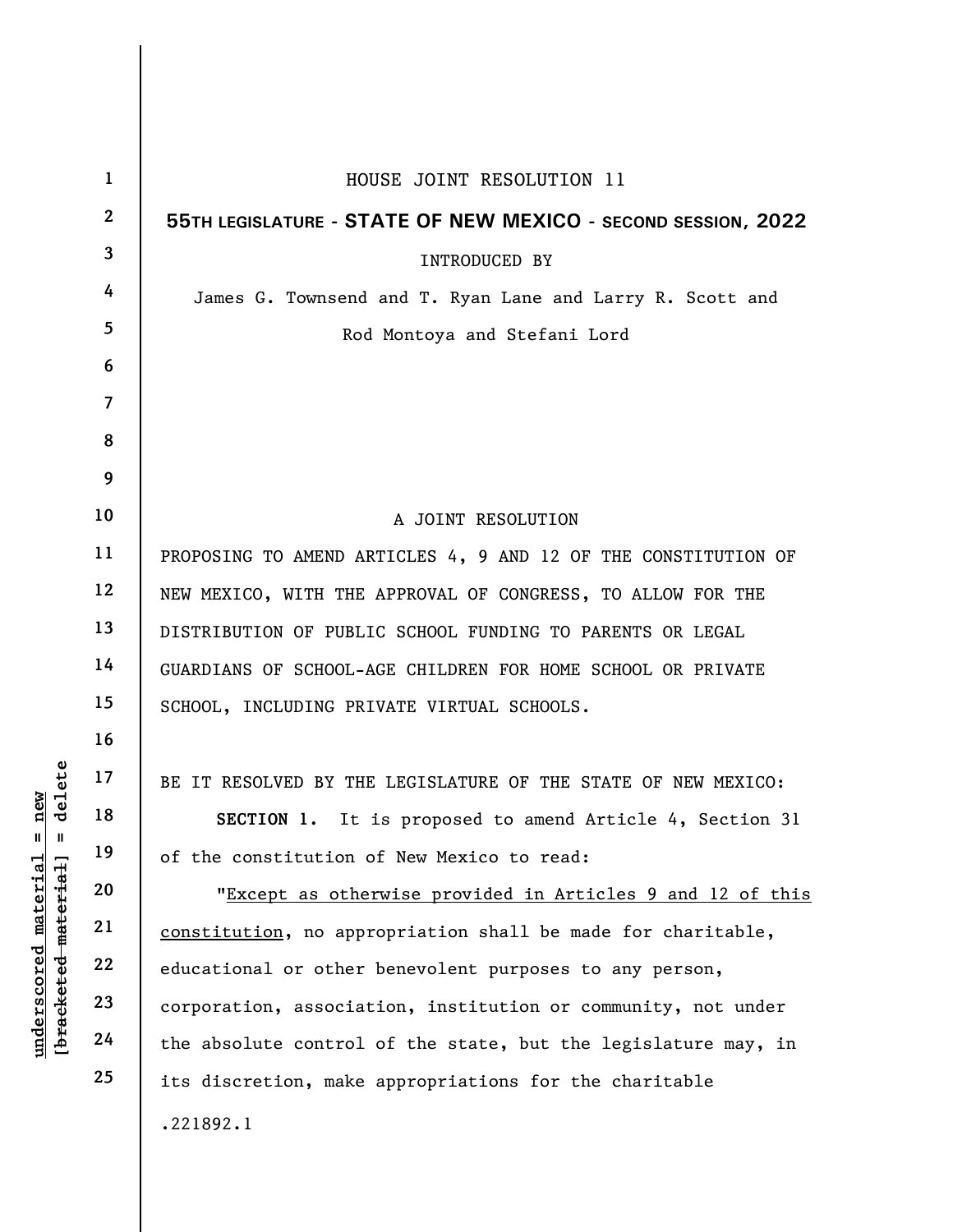institutions and hospitals, for the maintenance of which annual appropriations were made by the legislative assembly of nineteen hundred and nine."

SECTION 2. It is proposed to amend Article 9, Section 14 of the constitution of New Mexico to read:

"Neither the state nor any county, school district or municipality, except as otherwise provided in this constitution, shall directly or indirectly lend or pledge its credit or make any donation to or in aid of any person, association or public or private corporation or in aid of any private enterprise for the construction of any railroad except as provided in Subsections A through [G] H of this section.

A. Nothing in this section prohibits the state or any county or municipality from making provision for the care and maintenance of sick and indigent persons.

understablishing a vetera<br>
under 18<br>
educational institutions who<br>
educational institutions who<br>
educational institutions who<br>
educational institutions who<br>
state by exempting surface<br>
21<br>
Tor the purposes of the verse of B. Nothing in this section prohibits the state from establishing a veterans' scholarship program for Vietnam conflict veterans who are post-secondary students at educational institutions under the exclusive control of the state by exempting such veterans from the payment of tuition. For the purposes of this subsection, a "Vietnam conflict veteran" is any person who has been honorably discharged from the armed forces of the United States, who was a resident of New Mexico at the original time of entry into the armed forces from New Mexico or who has lived in New Mexico for ten years or .221892.1

1

2

3

4

5

6

7

8

9

10

11

12

13

14

15

16

17

18

19

20

21

22

23

24

25

 $- 2 -$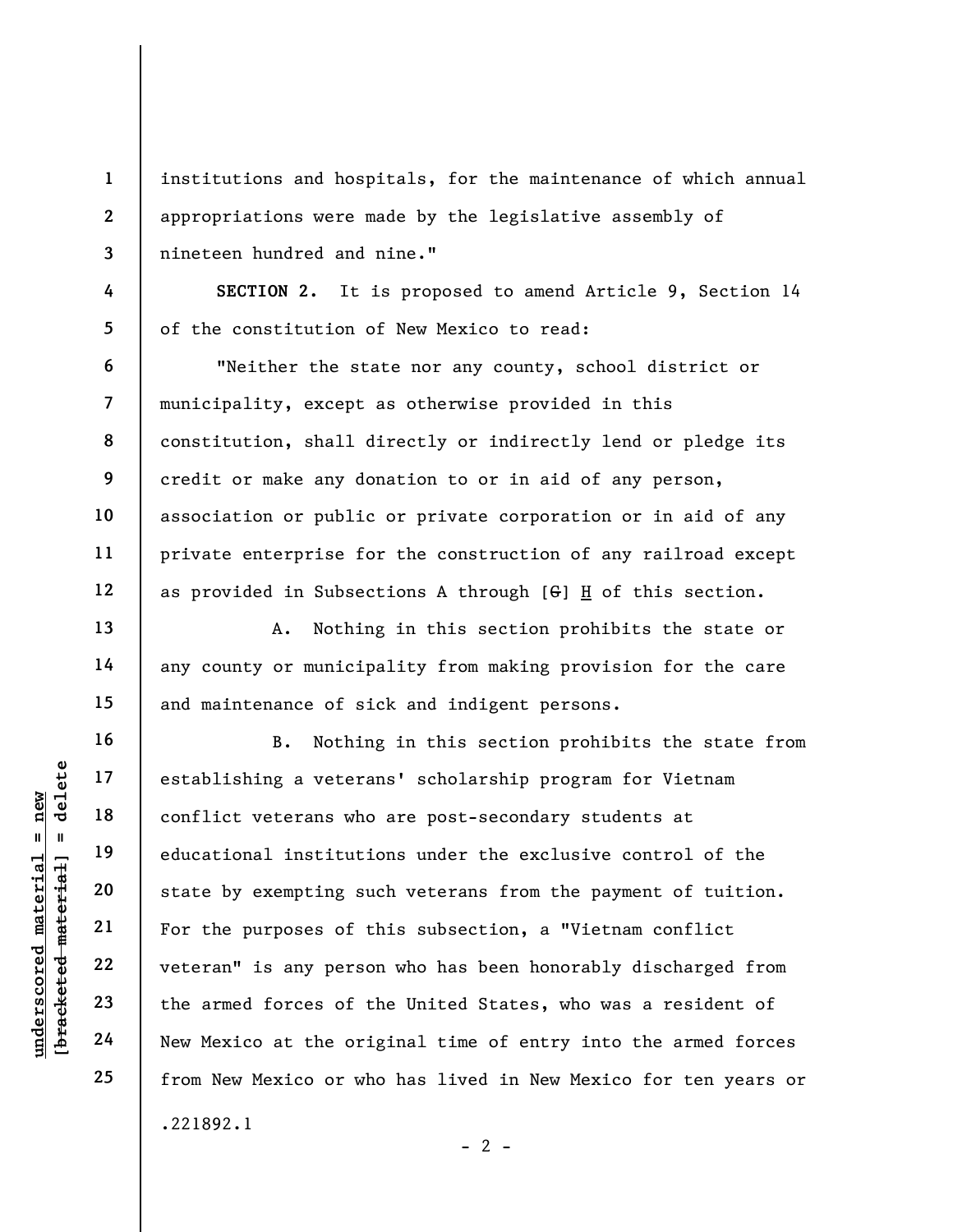more and who has been awarded a Vietnam campaign medal for service in the armed forces of this country in Vietnam during the period from August 5, 1964 to the official termination date of the Vietnam conflict as designated by executive order of the president of the United States.

C. The state may establish by law a program of loans to students of the healing arts, as defined by law, for residents of the state who, in return for the payment of educational expenses, contract with the state to practice their profession for a period of years after graduation within areas of the state designated by law.

under 17<br>
approved by a majorit<br>
the legislature. The<br>
dequate safeguards t<br>
adequate safeguards t<br>
used for the purposes<br>
implementing legislat<br>
22<br>
23<br>
providing assistance<br>
24<br>
approved by the legislat D. Nothing in this section prohibits the state or a county or municipality from creating new job opportunities by providing land, buildings or infrastructure for facilities to support new or expanding businesses if this assistance is granted pursuant to general implementing legislation that is approved by a majority vote of those elected to each house of the legislature. The implementing legislation shall include adequate safeguards to protect public money or other resources used for the purposes authorized in this subsection. The implementing legislation shall further provide that:

(1) each specific county or municipal project providing assistance pursuant to this subsection need not be approved by the legislature but shall be approved by the county or municipality pursuant to procedures provided in the .221892.1  $-3 -$ 

22 23 24

25

1

2

3

4

5

6

7

8

9

10

11

12

13

14

15

16

17

18

19

20

21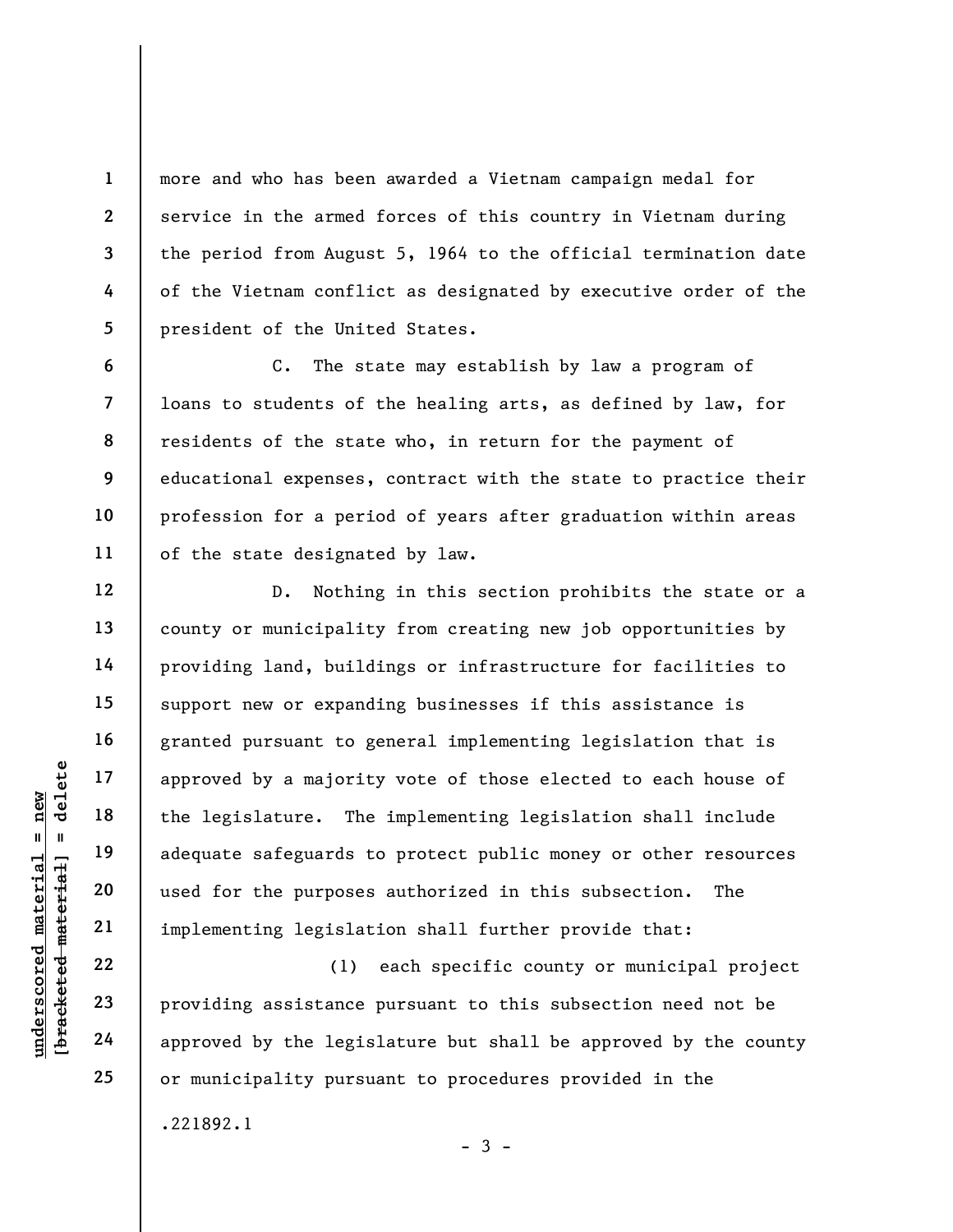4 5 6 7 8 9 10 11 12 13 law. the instrumentality of the state designated by the legislature as the state's housing authority, or a county or a municipality from: a portion of the costs of land for the construction on it of affordable housing;

14

15

16

17

18

19

20

21

22

23

24

25

1

implementing legislation; and

2

3

a portion of the costs of construction or renovation of affordable housing or the costs of conversion or renovation of buildings into affordable housing; or (3) providing or paying the costs of financing

or infrastructure necessary to support affordable housing projects.

underscored material projects.<br>
F. The projects.<br>
F. The projects.<br>
F. The projects.<br>
F. The provided, enabling less<br>
whole the members e<br>
23<br>
This enabling legisla<br>
24<br>
(1) F. The provisions of Subsection E of this section are not self-executing. Before the described assistance may be provided, enabling legislation shall be enacted by a majority vote of the members elected to each house of the legislature. This enabling legislation shall:

(1) define "affordable housing";

 $- 4 -$ 

(2) establish eligibility criteria for the

(2) each specific state project providing

E. Nothing in this section prohibits the state, or

(1) donating or otherwise providing or paying

(2) donating or otherwise providing or paying

assistance pursuant to this subsection shall be approved by

.221892.1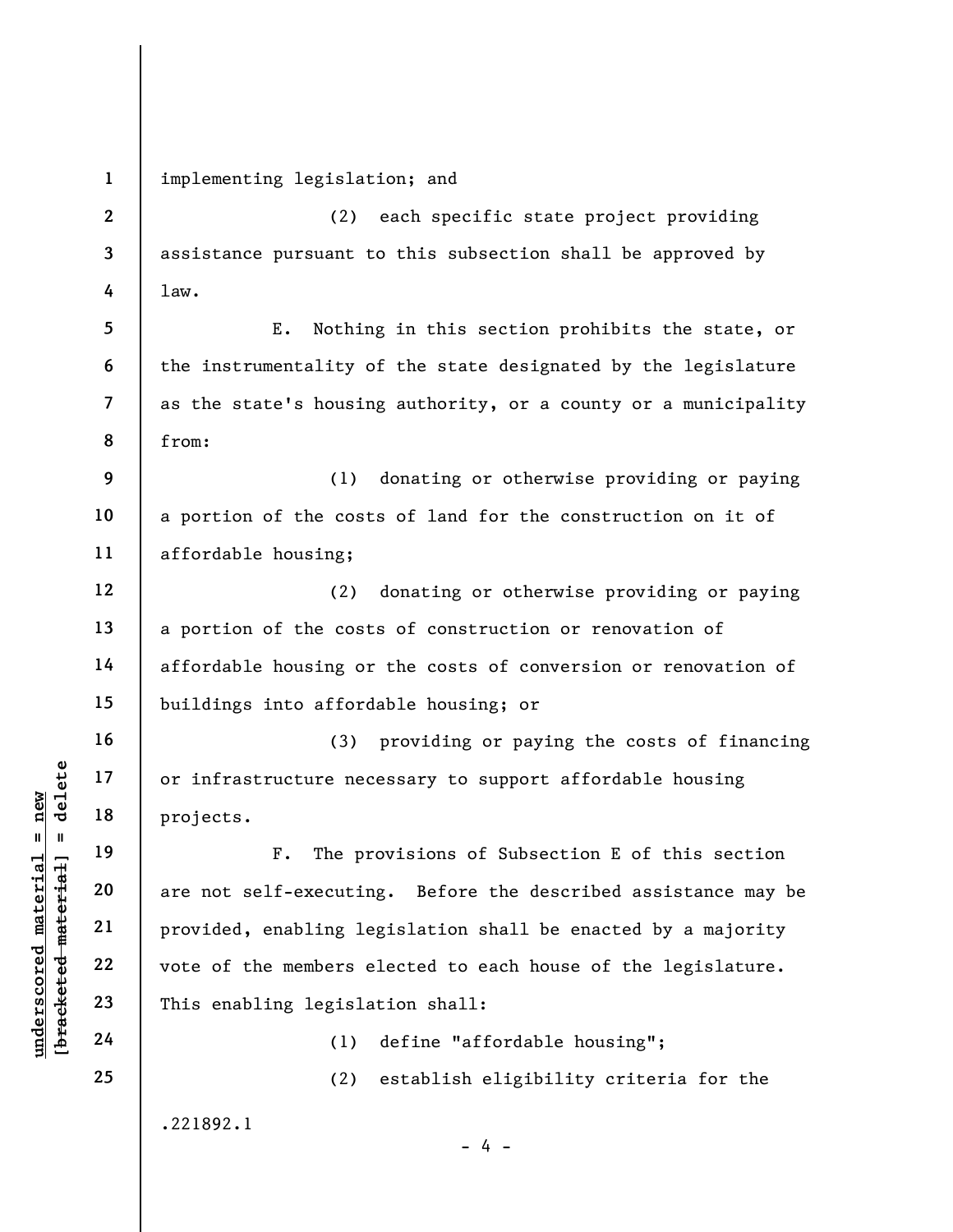3 4 5

11

12

13

14

15

16

17

18

19

20

21

22

23

24

25

1

2

recipients of land, buildings and infrastructure;

(3) contain provisions to ensure the successful completion of affordable housing projects supported by assistance authorized pursuant to Subsection E of this section;

6 7 8 9 10 (4) require a county or municipality providing assistance pursuant to Subsection E of this section to give prior formal approval by ordinance for a specific affordable housing assistance grant and include in the ordinance the conditions of the grant;

(5) require prior approval by law of an affordable housing assistance grant by the state; and

(6) require the governing body of the instrumentality of the state, designated by the legislature as the state's housing authority, to give prior approval, by resolution, for affordable housing grants that are to be given by the instrumentality.

under 17<br>
= 18<br>
= 18<br>
= 19<br>
= 19<br>
= 19<br>
= 19<br>
= 19<br>
= 19<br>
= 19<br>
= 19<br>
= 19<br>
= 19<br>
= 19<br>
= 19<br>
= 19<br>
= 19<br>
= 19<br>
= 11<br>
= 11<br>
= 11<br>
= 11<br>
= 11<br>
= 11<br>
= 11<br>
= 11<br>
= 11<br>
= 11<br>
= 11<br>
= 11<br>
= 11<br>
= 11<br>
= 11<br>
= 11<br>
= 11<br>
= 11<br>
= G. Nothing in this section prohibits the state from establishing a veterans' scholarship program, for military war veterans who are post-secondary students at educational institutions under the exclusive control of the state and who have exhausted all educational benefits offered by the United States department of defense or the United States department of veterans affairs, by exempting such veterans from the payment of tuition. For the purposes of this subsection, a "military .221892.1

 $- 5 -$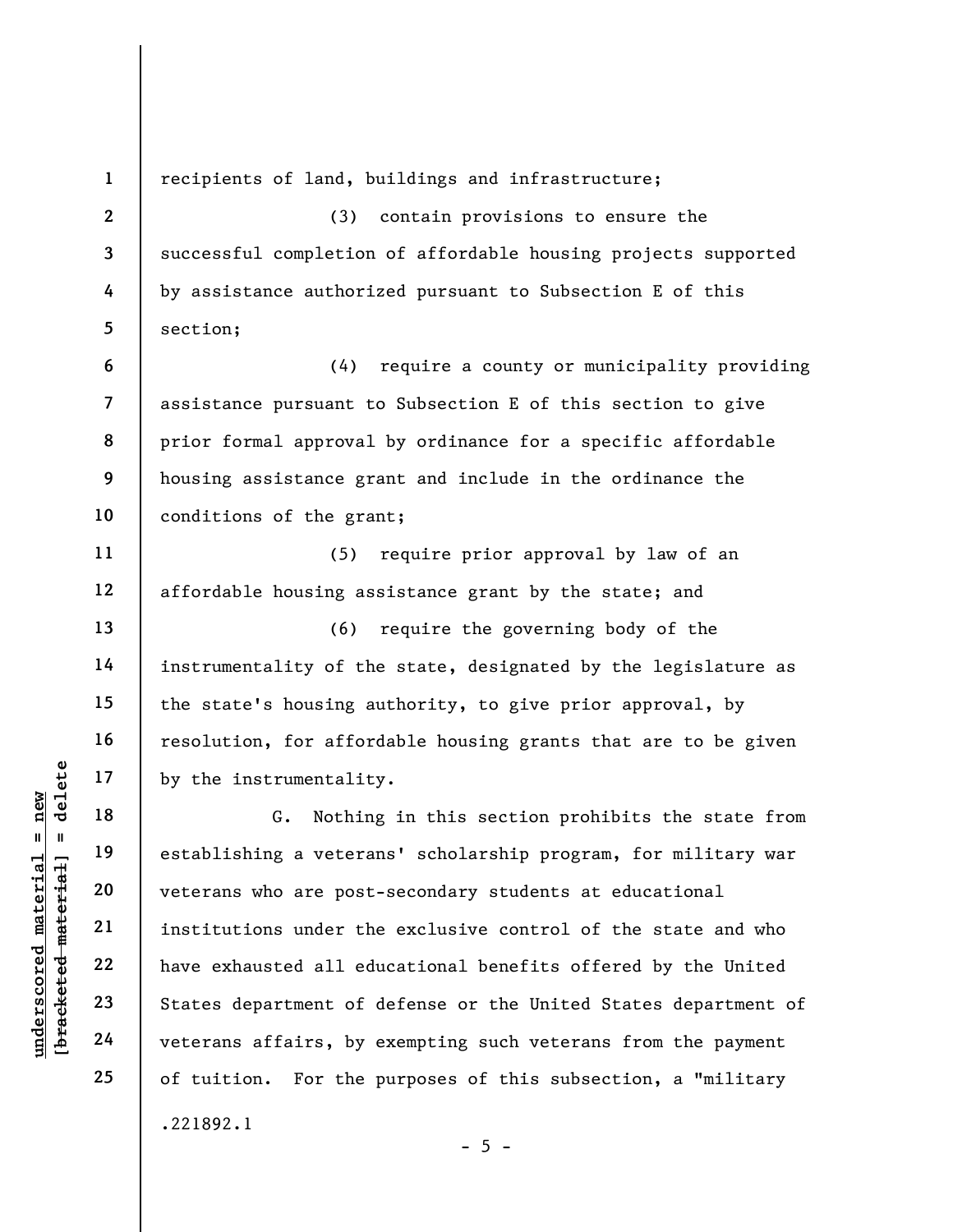1 2 3 4 5 6 7 8 9 10 11 12 13 war veteran" is any person who has been honorably discharged from the armed forces of the United States, who was a resident of New Mexico at the original time of entry into the armed forces or who has lived in New Mexico for ten years or more and who has been awarded a southwest Asia service medal, global war on terror service medal, Iraq campaign medal, Afghanistan campaign medal or any other medal issued for service in the armed forces of this country in support of any United States military campaign or armed conflict as defined by congress or by presidential executive order or any other campaign medal issued for service after August 1, 1990 in the armed forces of the United States during periods of armed conflict as defined by congress or by executive order.

H. Nothing in this section prohibits the state from providing public school funding to parents or legal guardians whose school-age children:

underschool of the Material of the Material of the Material of the Material of the Material Secondary school lever<br>defined the Material Participal of the Material Contraction of the Material Contraction of the Material Con (1) are home schooled at the elementary or secondary school level by the child's parent or legal guardian; (2) attend a private nonsectarian, nondenominational elementary or secondary school; or (3) attend a private nonsectarian, nondenominational elementary or secondary virtual school defined by law."

SECTION 3. It is proposed to amend Article 12, Section 1 of the constitution of New Mexico to read:

 $- 6 -$ 

.221892.1

14

15

16

17

18

19

20

21

22

23

24

25